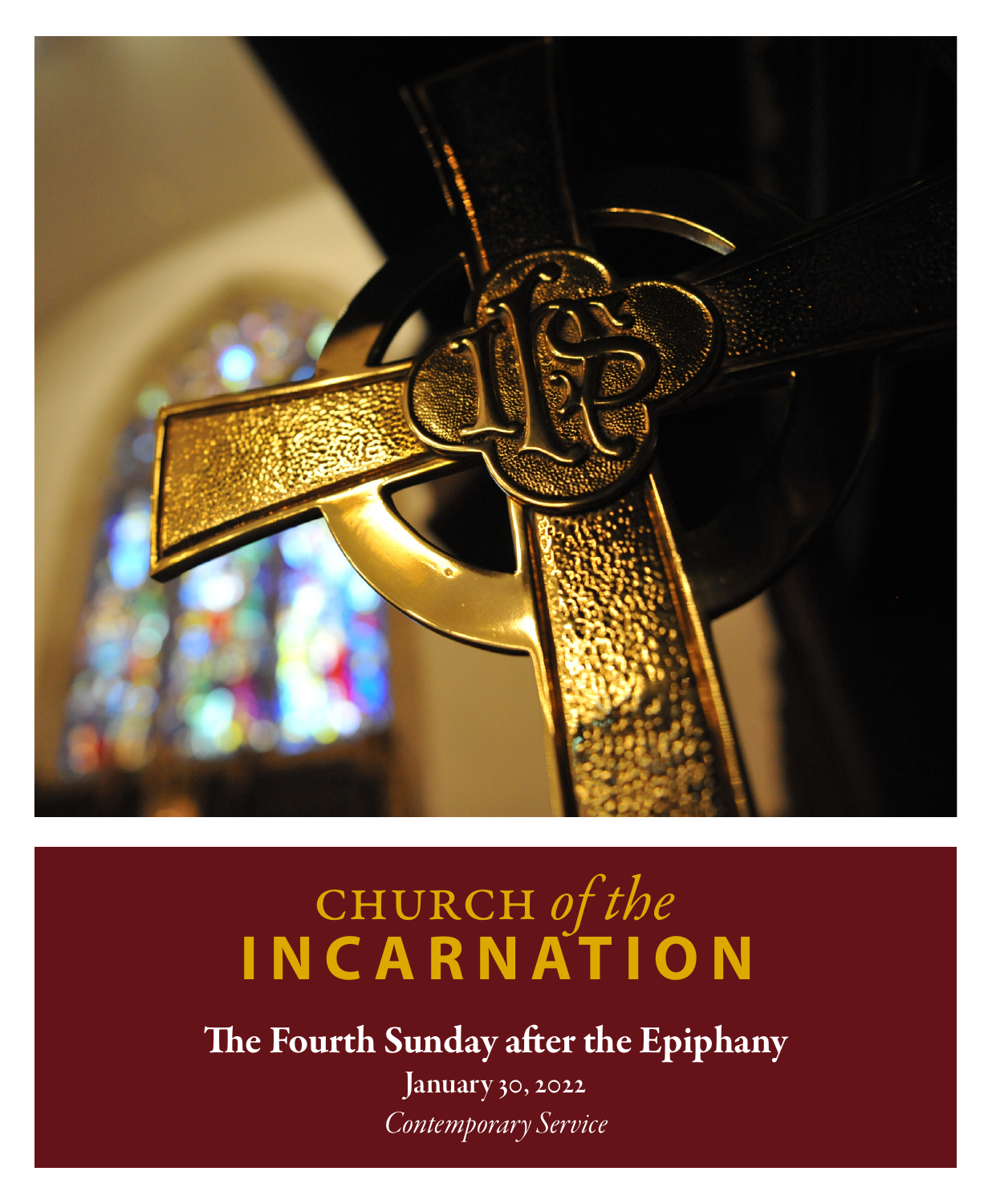### **ORDER OF SERVICE**

Come away from rush and hurry To the stillness of God's peace From our vain ambition's worry Come to Christ and find release Come away from noise and clamor Life's demands and frenzied pace Come to join the people gathered Here to seek and find God's face

In the pastures of God's goodness We lie down to rest our soul From the waters of his mercy We drink deeply, are made whole At the table of God's presence All the saints are richly fed With the oil of God's anointing Into service we are led

#### **SONG** *Come Away From Rush and Hurry*

Come, the children, with your burdens Life's confusions, fears and pain Leave them at the cross of Jesus Take instead his kingdom's reign Bring your thirsts, for he will quench them He alone will satisfy All our longings find attainments When to self we gladly died

#### **OPENING ACCLAMATION**

*Celebrant* Blessed be God: Father, Son, and Holy Spirit. *People* And blessed be his kingdom, now and for ever. Amen.

*All* Almighty God, to you all hearts are open, all desires known, and from you no secrets are hid: Cleanse the thoughts of our hearts by the inspiration of your Holy Spirit, that we may perfectly love you, and worthily magnify your holy Name; through Christ our Lord. Amen.

You give life, You are love You bring light to the darkness You give hope, You restore Every heart that is broken Great are You, Lord

*Chorus It's Your breath in our lungs So we pour out our praise We pour out our praise It's Your breath in our lungs So we pour out our praise to You only*

**SONG** *Great Are You Lord*

*Chorus 2x*

All the earth will shout Your praise Our hearts will cry, these bones will sing Great are You, Lord *(repeat 3x)*

*Chorus 2x*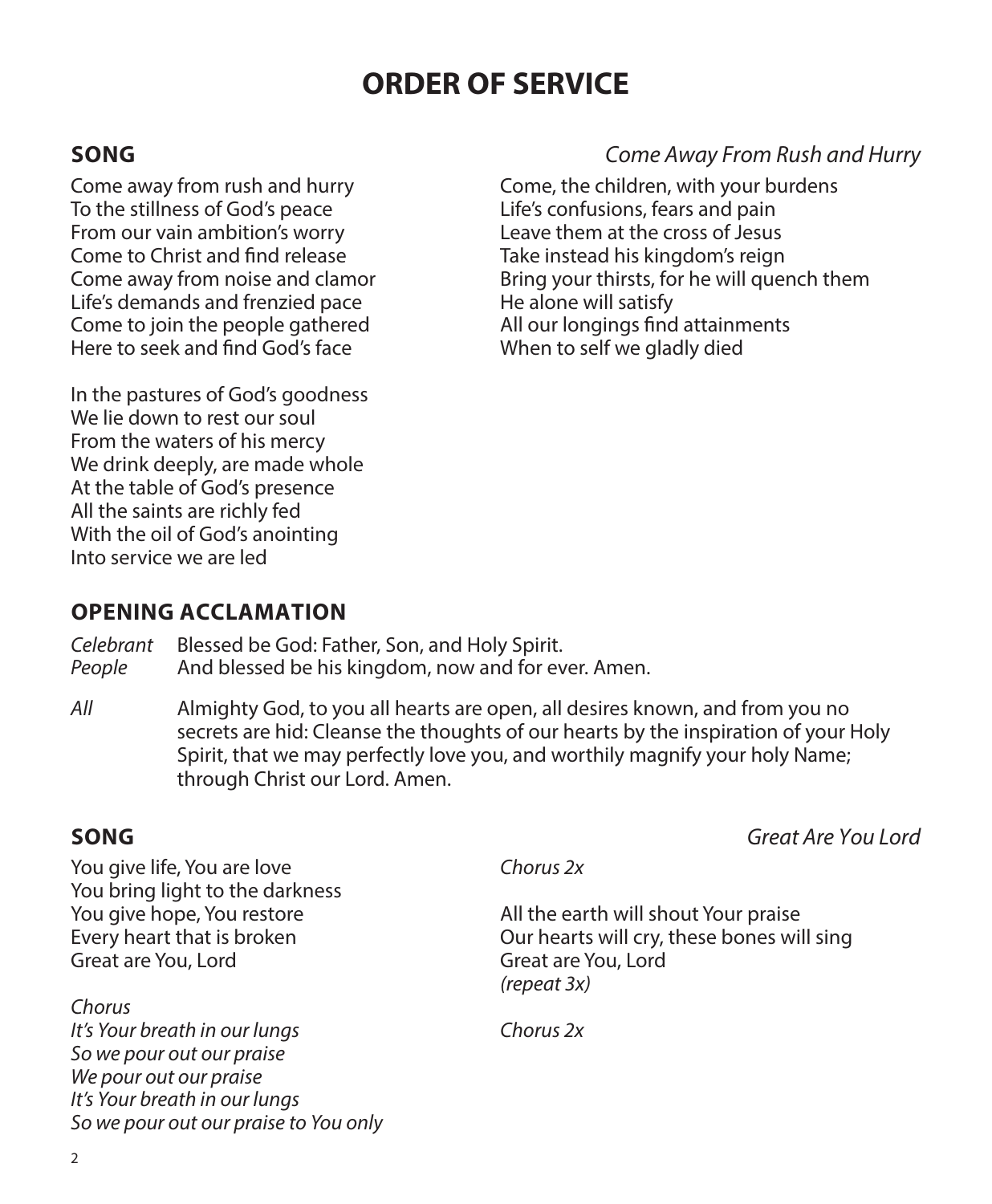#### **THE COLLECT OF THE DAY**

*Celebrant* The Lord be with you. *People* And with your spirit. *Celebrant* Let us pray.

> O God, who knows us to be set in the midst of so many and great dangers, that by reason of the frailty of our nature we cannot always stand upright; Grant to us such strength and protection, as may support us in all dangers, and carry us through all temptations; through Jesus Christ your Son our Lord, who lives and reigns with you, and the Holy Spirit, one God, for ever and ever. *Amen.*

**THE LESSON** 2 Kings 6:14–23

The king of Syria sent horses and chariots and a great army to Dothan; and they came by night, and surrounded the city. When the servant of the man of God rose early in the morning and went out, behold, an army with horses and chariots was round about the city. And the servant said, "Alas, my master! What shall we do?" He said, "Fear not, for those who are with us are more than those who are with them." Then Elisha prayed, and said, "O LORD, I pray thee, open his eyes that he may see." So the LORD opened the eyes of the young man, and he saw; and behold, the mountain was full of horses and chariots of fire round about Elisha. And when the Syrians came down against him, Elisha prayed to the LORD, and said, "Strike this people, I pray thee, with blindness." So he struck them with blindness in accordance with the prayer of Elisha. And Elisha said to them, "This is not the way, and this is not the city; follow me, and I will bring you to the man whom you seek." And he led them to Samaria. As soon as they entered Samaria, Elisha said, "O LORD, open the eyes of these men, that they may see." So the LORD opened their eyes, and they saw; and lo, they were in the midst of Samaria. When the king of Israel saw them he said to Elisha, "My father, shall I slay them? Shall I slay them?" He answered, "You shall not slay them. Would you slay those whom you have taken captive with your sword and with your bow? Set bread and water before them, that they may eat and drink and go to their master." So he prepared for them a great feast; and when they had eaten and drunk, he sent them away, and they went to their master. And the Syrians came no more on raids into the land of lsrael.

*Reader* The Word of the Lord. *People* Thanks be to God.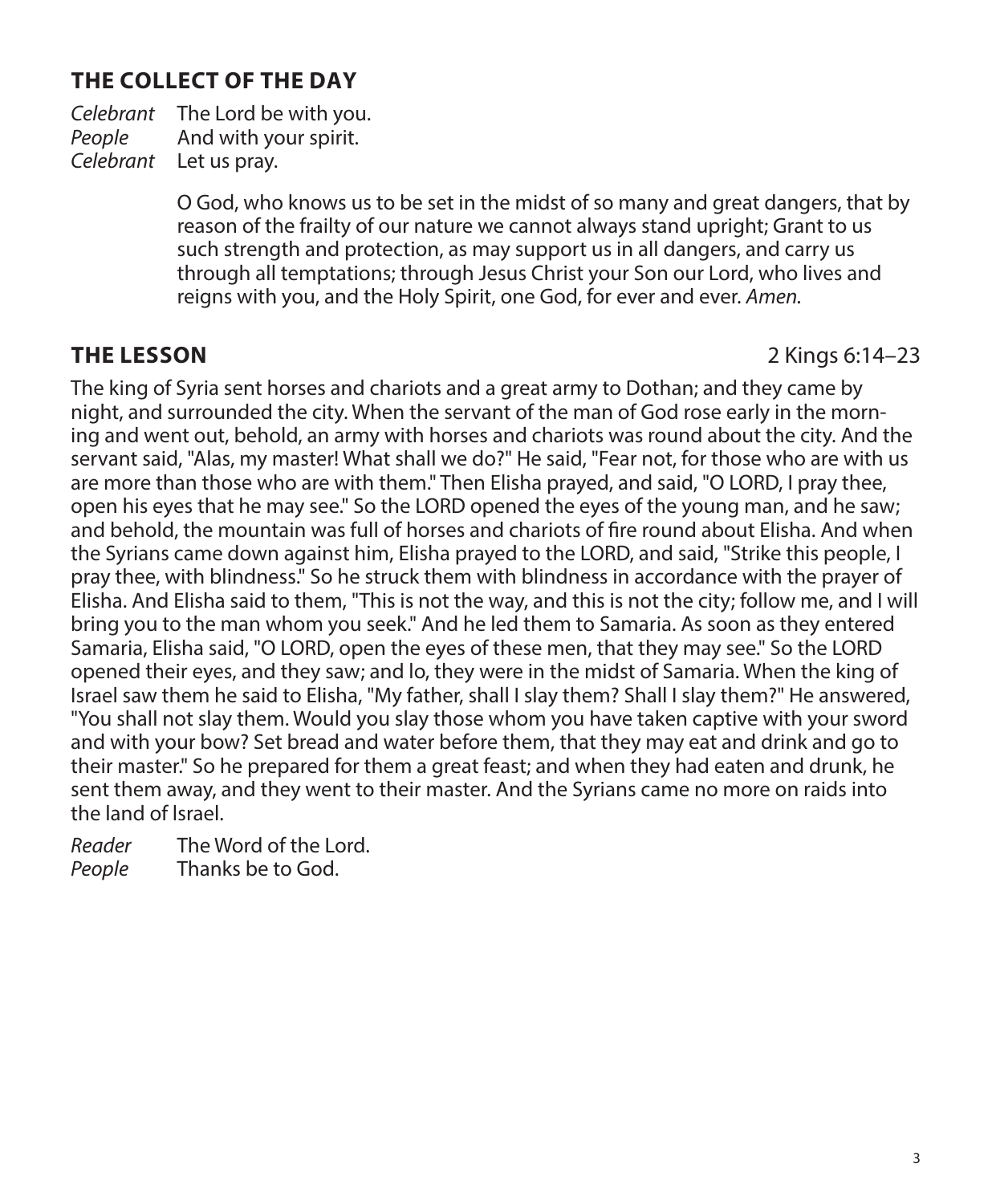#### **PSALM 102**

*Refrain The Lord shall come with mercy And all earth's kings shall fear The poor and wak, God hears their plea His day is drawing near*

But thou, O LORD, shalt endure for ever, and thy remembrance throughout all generations Thou shalt arise, and have mercy upon Sion; for it is time that thou have mercy upon her, yea, the time is come. And why? thy servants think upon her stones, And it pitieth them to see her in the dust.

The nations shall fear thy Name, O LORD; and all the kings of the earth thy majesty; When the LORD shall build up Sion, and when his glory shall appear; When he turneth him unto the prayer of the poor destitute And despiseth no their desire.

*Refrain*

Never be conceited. Repay no one evil for evil, but take thought for what is noble in the sight of all. If possible, so far as it depends upon you, live peaceably with all. Beloved, never avenge yourselves, but leave it to the wrath of God; for it is written, "Vengeance is mine, I will repay, says the Lord." No, "if your enemy is hungry, feed him; if he is thirsty, give him drink; for by so doing you will heap burning coals upon his head." Do not be overcome by evil, but overcome evil with good.

*Reader* The Word of the Lord. *People* Thanks be to God.

As our Jesus in love touched the leper Offered grace when they'd cast a stone As he ate with the outcasts and sinners With his church, let it be so

As he preached the good news of the kingdom As he healed them both body and soul As he gave up his life for God's children With his church, let it be so

#### **SEQUENCE** *Let It be So With Your Church*

Let it be so with your church, O God We are your hands and feet As Jesus bent low to serve in love So with us let it be, so with us let it be

**THE EPISTLE** Romans 12:16–21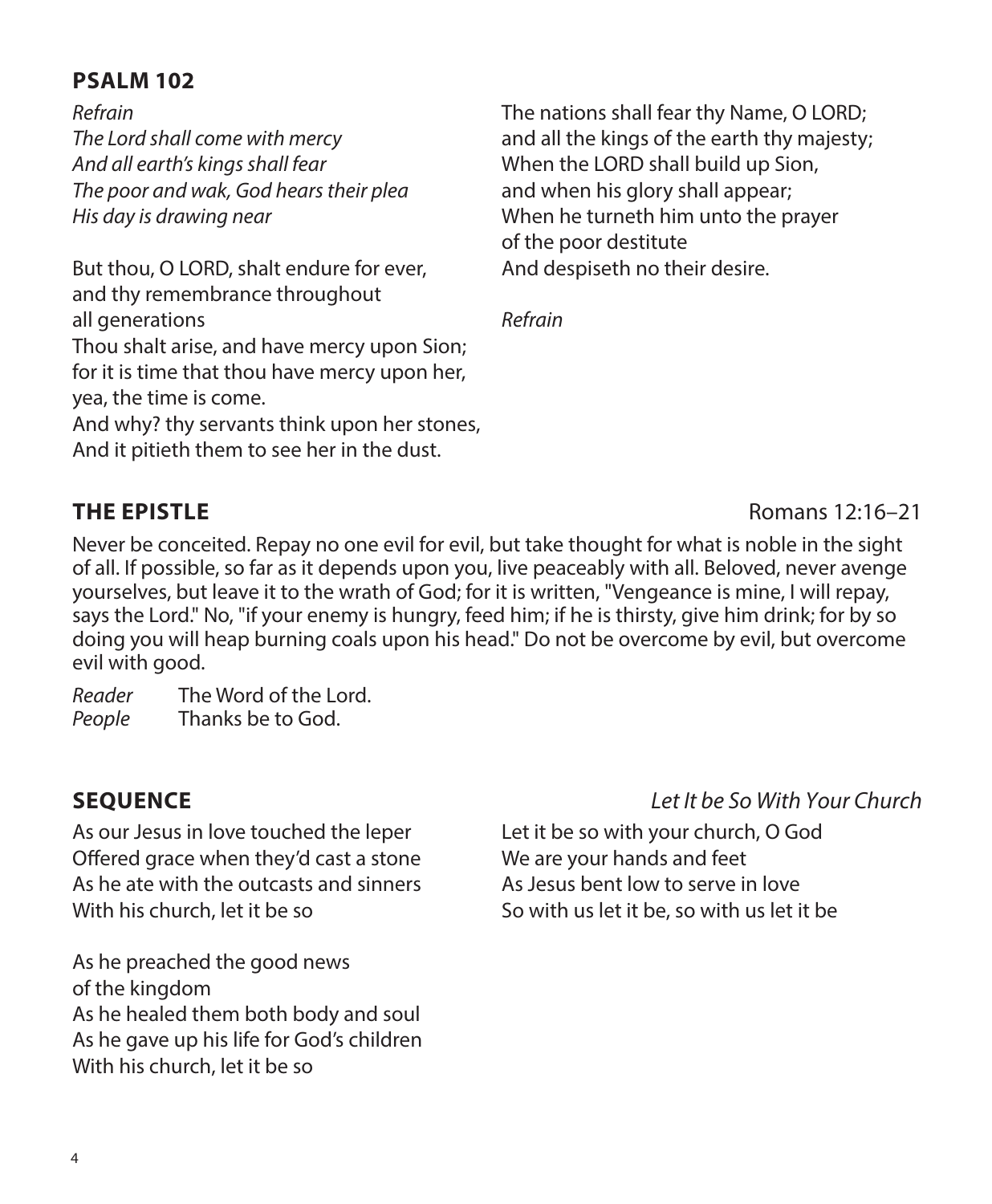*Deacon* The Holy Gospel of our Lord Jesus Christ according to Saint Matthew. *People* Glory to you, Lord Christ.

When Jesus came down from the mountain, great crowds followed him; and behold, a leper came to him and knelt before him, saying, "Lord, if you will, you can make me dean." And he stretched out his hand and touched him, saying, "I will; be dean." And immediately his leprosy was cleansed. And Jesus said to him, "See that you say nothing to any one; but go, show yourself to the priest, and offer the gift that Moses commanded, for a proof to the people." As he entered Capernaum, a centurion came forward to him, beseeching him and saying, "Lord, my servant is lying paralyzed at home, in terrible distress." And he said to him, "I will come and heal him." But the centurion answered him, "Lord, I am not worthy to have you come under my roof; but only say the word, and my servant will be healed. For I am a man under authority, with soldiers under me; and I say to one, 'Go,' and he goes, and to another, 'Come,' and he comes, and to my slave, 'Do this,' and he does it." When Jesus heard him, he marveled, and said to those who followed him, "Truly, I say to you, not even in Israel have I found such faith. I tell you, many will come from east and west and sit at table with Abraham, Isaac, and Jacob in the kingdom of heaven, while the sons of the kingdom will be thrown into the outer darkness; there men will weep and gnash their teeth." And to the centurion Jesus said, "Go; be it done for you as you have believed." And the servant was healed at that very moment.

*Deacon* The Gospel of the Lord. People Praise to you, Lord Christ.

**SEQUENCE** *Let It be So With Your Church*

Let it be so with your church, O God We are your hands and feet As Jesus bent low to serve in love So with us let it be So with us let it be

**SERMON The Right Reverend Anthony J. Burton** 

#### **THE NICENE CREED**

We believe in one God, the Father, the Almighty, maker of heaven and earth, of all that is, seen and unseen.

We believe in one Lord, Jesus Christ, the only Son of God, eternally begotten of the Father, God from God, Light from Light, true God from true God, begotten, not made, of one Being with the Father. Through him all things were made. For us and for our salvation he came down from heaven: by the power of the Holy Spirit he became incarnate from the Virgin Mary, and was made man. For our sake he was crucified under Pontius Pilate; he suffered death and was buried. On the third day he rose again in accordance with the Scriptures; he ascended into heaven and is seated at the right hand of the Father. He will come again in glory to judge the living and the dead, and his kingdom will have no end.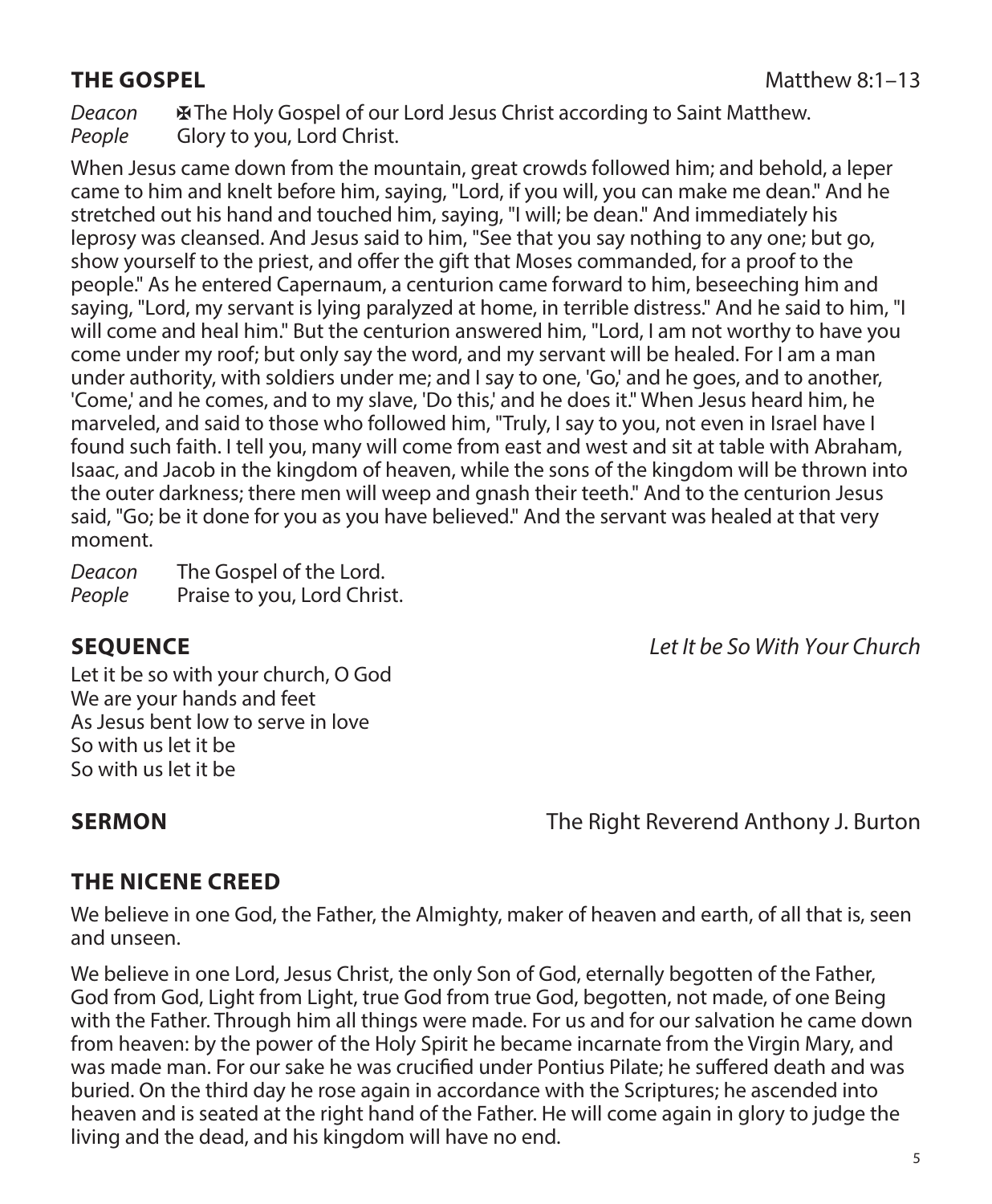We believe in the Holy Spirit, the Lord, the giver of life, who proceeds from the Father and the Son. With the Father and the Son he is worshiped and glorified. He has spoken through the Prophets. We believe in one holy catholic and apostolic Church. We acknowledge one baptism for the forgiveness of sins. We look for the resurrection of the dead,  $\bm{\Psi}$  and the life of the world to come. Amen.

#### **PRAYERS OF THE PEOPLE**

| Leader | Father, we pray for your holy Catholic Church;                             |
|--------|----------------------------------------------------------------------------|
| People | That we all may be one.                                                    |
| Leader | Grant that every member of the Church may truly and humbly serve you;      |
| People | That your Name may be glorified by all people.                             |
| Leader | We pray for all bishops, priests, and deacons;                             |
| People | That they may be faithful ministers of your Word and Sacraments.           |
| Leader | We pray for all who govern and hold authority in the nations of the world; |
| People | That there may be justice and peace on the earth.                          |
| Leader | Give us grace to do your will in all that we undertake;                    |
| People | That our works may find favor in your sight.                               |
| Leader | Have compassion on those who suffer from any grief or trouble;             |
| People | That they may be delivered from their distress.                            |
| Leader | Give to the departed eternal rest.                                         |
| People | Let light perpetual shine upon them.                                       |
| Leader | We praise you for your saints who have entered into joy;                   |
| People | May we also come to share in your heavenly kingdom.                        |
| Leader | Let us pray for our own needs and those of others.                         |

*The Celebrant adds a concluding Collect.*

### **CONFESSION & ABSOLUTION**

*Deacon* Let us confess our sins against God and our neighbor.

*All kneel.*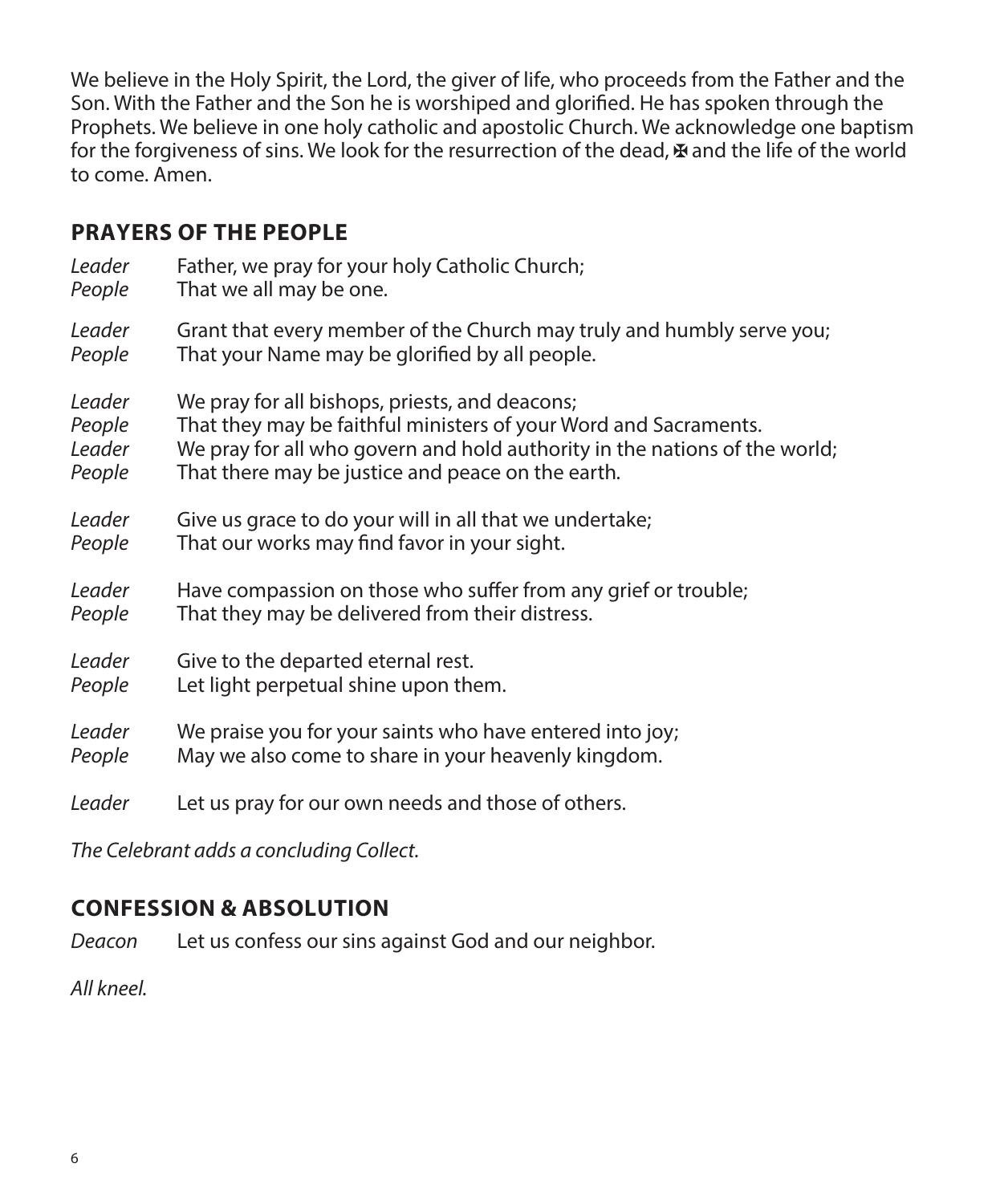#### *Deacon & People*

Most merciful God, we confess that we have sinned against you in thought, word, and deed, by what we have done, and by what we have left undone. We have not loved you with our whole heart; we have not loved our neighbors as ourselves. We are truly sorry and we humbly repent. For the sake of your Son Jesus Christ, have mercy on us and forgive us; that we may delight in your will, and walk in your ways, to the glory of your Name. Amen*.*

*The Celebrant stands and gives the Absolution, after which all stand.*

#### **THE PEACE**

*Celebrant* The peace of the Lord be always with you. *People* And with your spirit.

*All greet one another with a sign of peace in the name of the Lord.*

#### **WELCOME & ANNOUNCEMENTS**

#### **CHILDREN'S SERMON** (9 AM)

#### **BIRTHDAY BLESSING**

Watch over your children, O Lord, as their days increase; bless and guide them wherever they may be. Strengthen them when they stand; comfort them when discouraged or sorrowful; raise them up if they fall; and in their hearts may your peace which passes understanding abide all the days of their lives; through Jesus Christ our Lord. Amen.

**OFFERTORY SONG** *We Are Not Overcome*

*The Minister begins the Offertory with a sentence of Scripture.*

Flesh will fail and bones will break Thieves will steal, the earth will shake Night will fall, the light will fade The Lord will give and take away

Have no fear for your life Turn your cheek, turn your cheek Bear the yoke of love and death The Lord will give all life and breath

Put no trust in the earth In the sod you stand upon Flowers fade into dust The Lord will make a place for us

*Chorus Because of His great Love We are not overcome Because of His great Love We are not overcome*

*Chorus*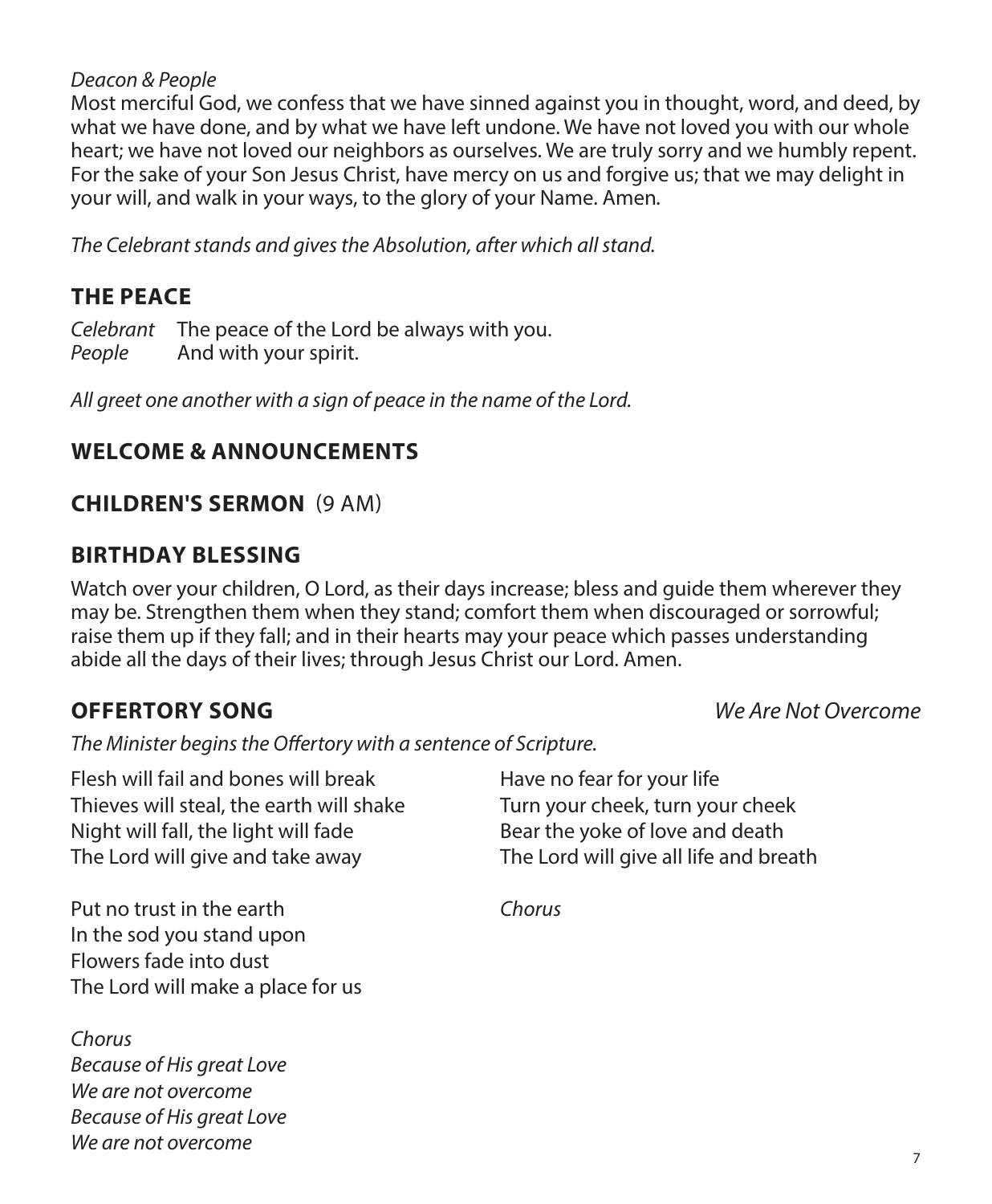#### **THE GREAT THANKSGIVING**

| People              | Celebrant The Lord be with you.<br>And with your spirit.                              |
|---------------------|---------------------------------------------------------------------------------------|
| People              | Celebrant Lift up your hearts.<br>We lift them to the Lord.                           |
| Celebrant<br>People | Let us give thanks to the Lord our God.<br>It is right to give him thanks and praise. |

#### *The Celebrant continues with the Preface, which concludes*

Therefore we praise you, joining our voices with Angels and Archangels and with all the company of heaven, who forever sing this hymn to proclaim the glory of your Name:

#### **SANCTUS & BENEDICTUS**

*Celebrant & People*  Holy, holy, holy Lord, God of power and might, heaven and earth are full of your glory. Hosanna in the highest. Blessed is he who comes in the name of the Lord. Hosanna in the highest.

*All kneel. The Celebrant continues with the Eucharistic Prayer.*

*Celebrant* Therefore we proclaim the mystery of faith: *All* Christ has died. Christ is risen. Christ will come again.

*The Celebrant continues with the Eucharistic Prayer, which concludes*

By him, and with him, and in him, in the unity of the Holy Spirit all honor and glory is yours, Almighty Father, now and for ever. *AMEN*.

And now, as our Savior Christ has taught us, we are bold to say,

#### *Celebrant & People*

Our Father, who art in heaven, hallowed be thy Name, thy kingdom come, thy will be done, on earth as it is in heaven. Give us this day our daily bread. And forgive us our trespasses, as we forgive those who trespass against us. And lead us not into temptation, but deliver us from evil. For thine is the kingdom, and the power, and the glory, for ever and ever. Amen.

*The Celebrant breaks the consecrated bread and a period of silence is kept.*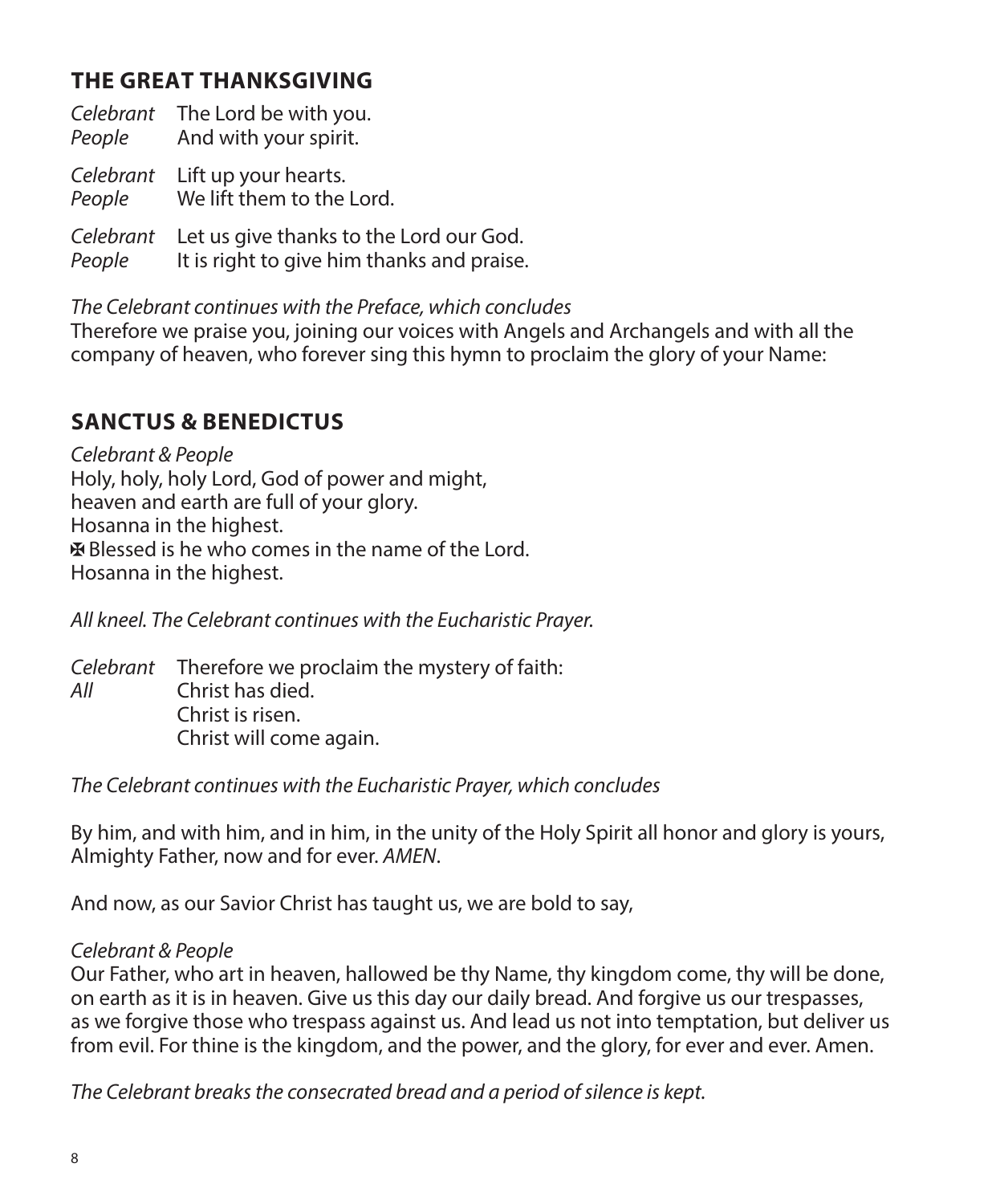*Celebrant* Alleluia. Christ our Passover is sacrificed for us; *People* Therefore let us keep the feast. Alleluia.

#### **THE PRAYER OF HUMBLE ACCESS**

*Celebrant* We do not presume

*All* to come to this your table, O merciful Lord, trusting in our own righteousness, but in your abundant and great mercies. We are not worthy so much as to gather up the crumbs under your table; but you are the same Lord whose property is always to have mercy. Grant us, therefore, gracious Lord, so to eat the flesh of your dear Son Jesus Christ, and to drink his blood, that we may evermore dwell in him, and he in us. Amen.

*Celebrant* The Gifts of God for the People of God.

*Persons who wish to have the Holy Eucharist brought to them in their pew should notify an usher.*

#### **Instructions for Holy Communion**

All Christians who have been baptized with water and in the Name of the Father, the Son and the Holy Spirit, who come forward in faith and are permitted to receive Holy Communion in their own church, are welcome to do so on this occasion.

Communion is received in the following way: a priest places the Bread in the palm of your hand, which you then consume; to receive the Wine, hold the base of the chalice, guide it to your lips. The practice of dipping the Bread into the Wine is not permitted. If you do not wish to receive one or both Elements, simply cross your arms over your chest.

If one is not able (e.g. because of a medical condition), or prefers not, to receive either the Bread or the Wine, the Church has always taught that a person still receives all the benefits of Holy Communion. If needed, there is wine from a dedicated gluten-free chalice; just notify a priest when you kneel at the altar rail.

Please feel free to consult with a member of the clergy if you have more questions.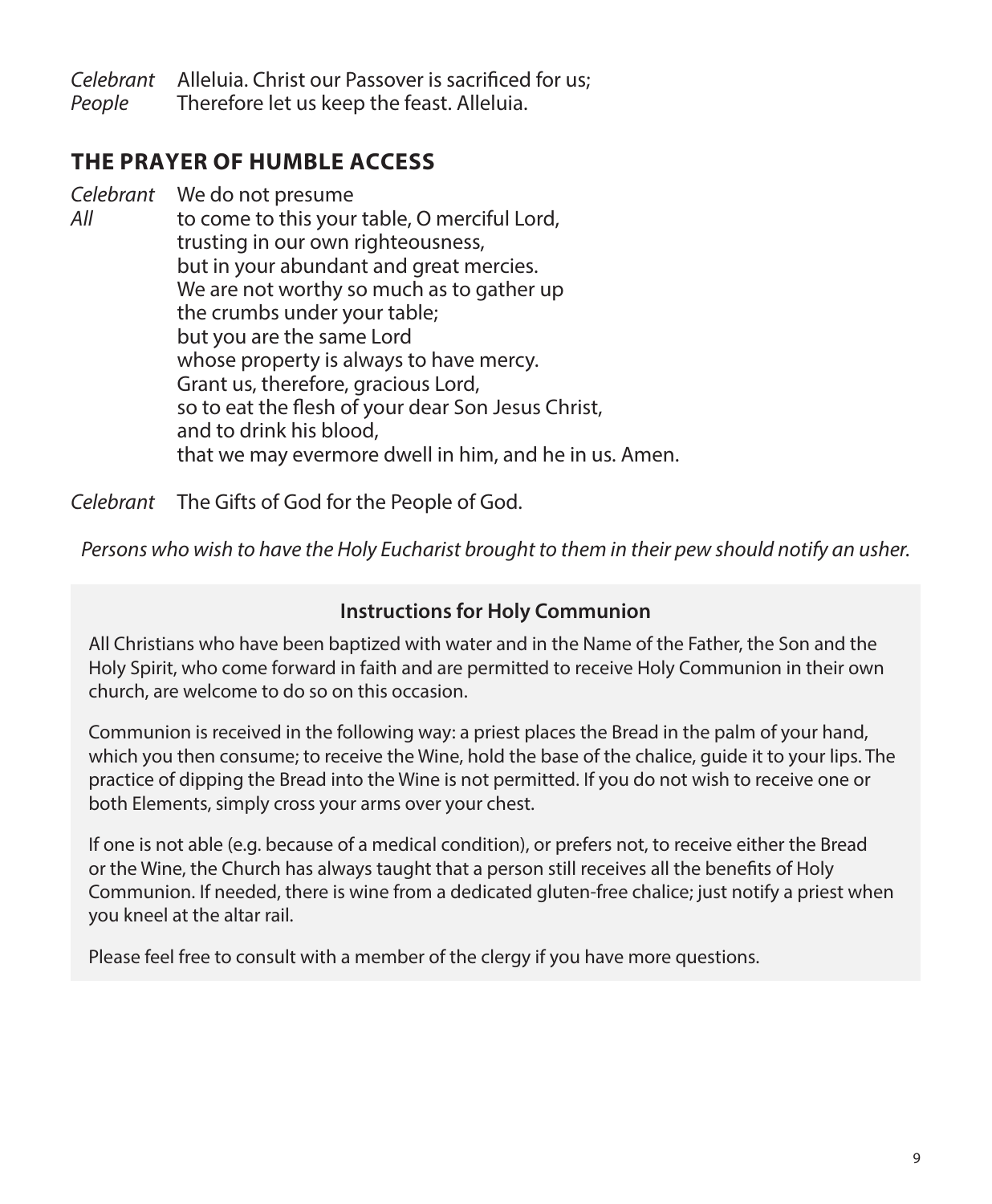### **SONG** *Eternal Weight of Glory*

Now the days and hours and moments Of our suffering seem so long And the toilsome wait and wondering Threaten silence to our song Now our pain is real and pressing Where our faith is thin and weak But our hope is set on Jesus And we cling to him, our strength

Oh eternal weight of glory! Oh inheritance divine! We will see our Lord redeeming Every past and future time All our pains will be transfigured, Like the scars of Christ our Lord We will see the weight of glory, And our broken years restored

#### *Chorus*

*For behold! I tell a mystery At the trumpet sound we'll wake "Death is swallowed up in victory!" When we meet our King of Grace Every year we thought was wasted Every night we cried "How long?" All will be a passing moment In our Savior's victory song*

We will see our wounded Savior We'll behold him face to face And we'll hear our anguished stories Sung as victory songs of grace

*Chorus*

Every year we thought was wasted Every night we cried "How long?" All will be a passing moment In our Savior's victory song

### **POST-COMMUNION PRAYER**

#### *Celebrant & People*

Eternal God, heavenly Father, you have graciously accepted us as living members of your Son our Savior Jesus Christ, and you have fed us with spiritual food in the Sacrament of his Body and Blood. Send us now into the world in peace, and grant us strength and courage to love and serve you with gladness and singleness of heart; through Christ our Lord. Amen.

#### **BLESSING & DISMISSAL**

*The Celebrant gives the blessing, after which the Deacon says Deacon* Let us go forth in the name of Christ. *People* Thanks be to God.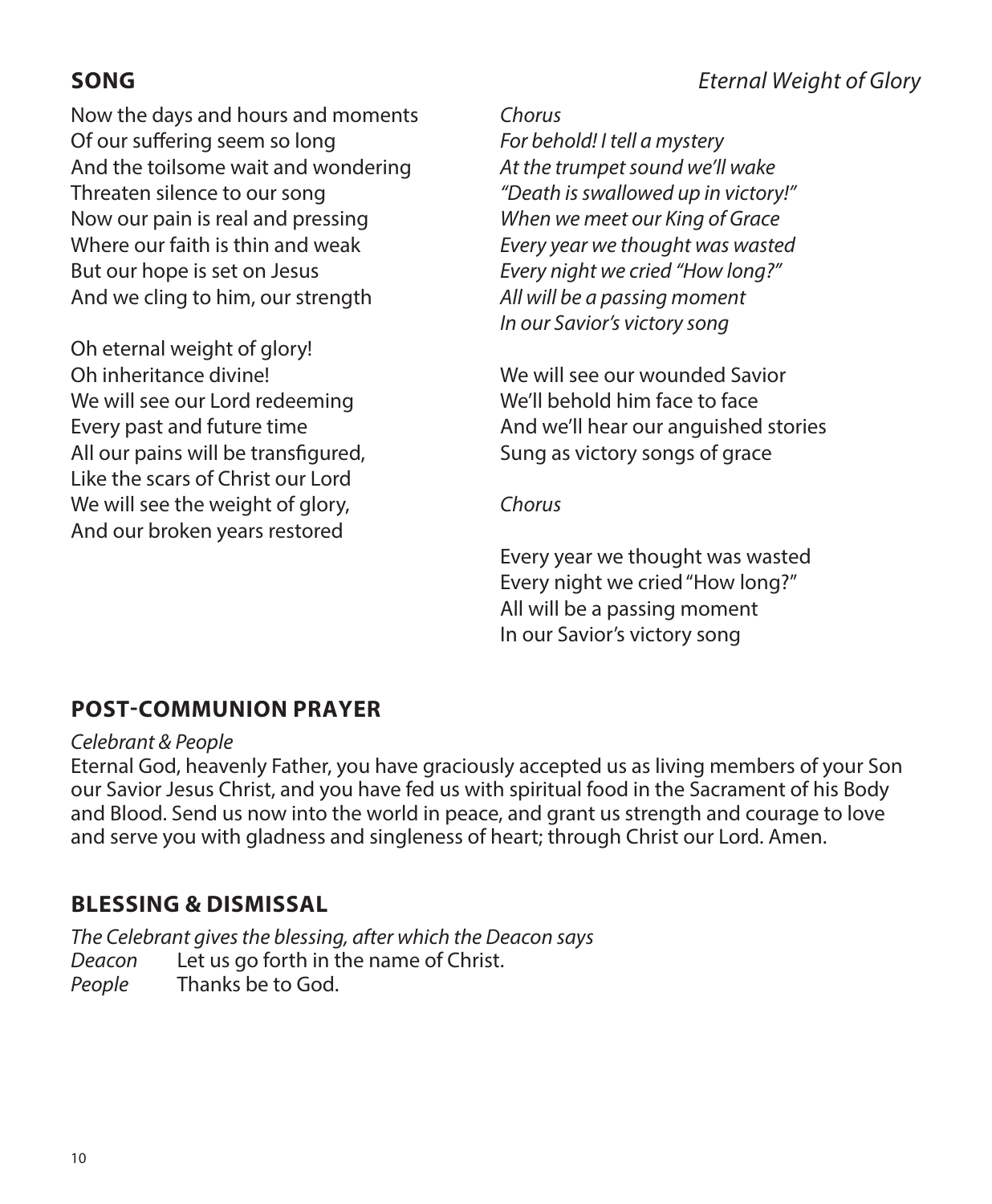#### **GOOD BOOKS GOOD TALK**

SUNDAY, FEBRUARY 6 **•** 5 PM **EDUCATION BLDG, ROOM 205**

Abandoned by his fellow Greeks to live in solitude on an island for ten years, *Philoctetes* explores what isolation does to a human being. Fr. Victor Austin invites you to read the play by Sophocles and join the discussion.

#### **COMMUNITY WORSHIP YOUTH GROUP**

SUNDAY, FEBRUARY 6 **•** 5-7 PM **EDUCATION BLDG, YOUTH AREA** Students in grades 6-12, bring your friends and come join Incarnation for an evening of fun, food, and worship. We look forward to sharing this special time with you!

#### **BACH'S LUNCH**

TUESDAY, FEBRUARY 8 **•** 12:15 PM **CHURCH** Our February program features Juilliard professor Cynthia Roberts—one of America's leading baroque violinists—playing sonatas and concerti with orchestra. You won't want to miss this exciting, free concert!

#### **ANNUAL PARISH MEETING**

SUNDAY, FEBRUARY 13 **•** 10:20 AM **ASCENSION CHAPEL**

Come one, come all to the 126th Annual Parish Meeting featuring Bishop Burton's annual parish address, a business session, ministry highlights, and more.

#### **MARRIAGE ENRICHMENT DINNER**

SATURDAY, FEBRUARY 19 **•** 10:20 AM **ASCENSION CHAPEL**

Join us for dinner and a presentation by Mario Zandstra, President and CEO for Family Legacy, to explore common threats to leaving a legacy in our marriage, how to overcome them, and how God can empower a legacy that impacts generations for Christ's Church.

#### **THE QUEEN'S SIX CONCERT**

SUNDAY, FEBRUARY 20 **•** 4 PM **CHURCH** The Queen's Six was established in 2008, the 450th anniversary of the accession of Queen Elizabeth I, from whom they take their name. Their repertoire spans centuries and this program features a wide range of music from the 16th century to arrangements of favorite hymns. Tickets are \$20-\$35.

### GROW IN GRACE & HNOWLEDGE SUNDAY SCHOOL **CLASSES AT 10:20 AM**

#### **BENEDICTINE SPIRITUALITY**

EDUCATION BLDG, ROOM 205 Learn the history of Benedictine Spirituality, about the monastic life and community, and how Benedictine Spirituality offers stability to all our lives.

#### **CANTERBURY CLASS**

EDUCATION BLDG, ROOM 115/116 What makes Anglicanism a distinct form of Christianity that empowers us to worship globally through Word and Sacrament.

#### **MARRIAGE CLASS**

EDUCATION BLDG, ROOM 209 Francis and Lisa Chan's *You and Me Forever: Marriage in Light of Eternity* reveals that we cannot allow lesser things to destroy our marriages, nor allow marriage to distract us from greater things, from God's ultimate purposes for all our lives.

#### **PARENTING TEENS**

EDUCATION BLDG, ROOM 119 Teen issues leave parents reacting to their kids when what kids need is faith-filled love, wisdom, and guidance. Navigate these waters and become a proactive parent through Dr. Ken Wilgus' book, *Feeding the Mouth that Bites You.*

#### **YOUNG ADULTS STUDY BONHOEFFER'S LIFE TOGETHER**

MARMION CONFERENCE ROOM Dietrich Bonhoeffer's classic work *Life Together*, teaches us about the centrality of forgiveness to living in community with fellow believers, and how keeping our focus on Christ is the key to unity.



**LEARN MORE ABOUT EVENTS, CLASSES, & REGISTRATION INCARNATION.ORG/EVENTS**